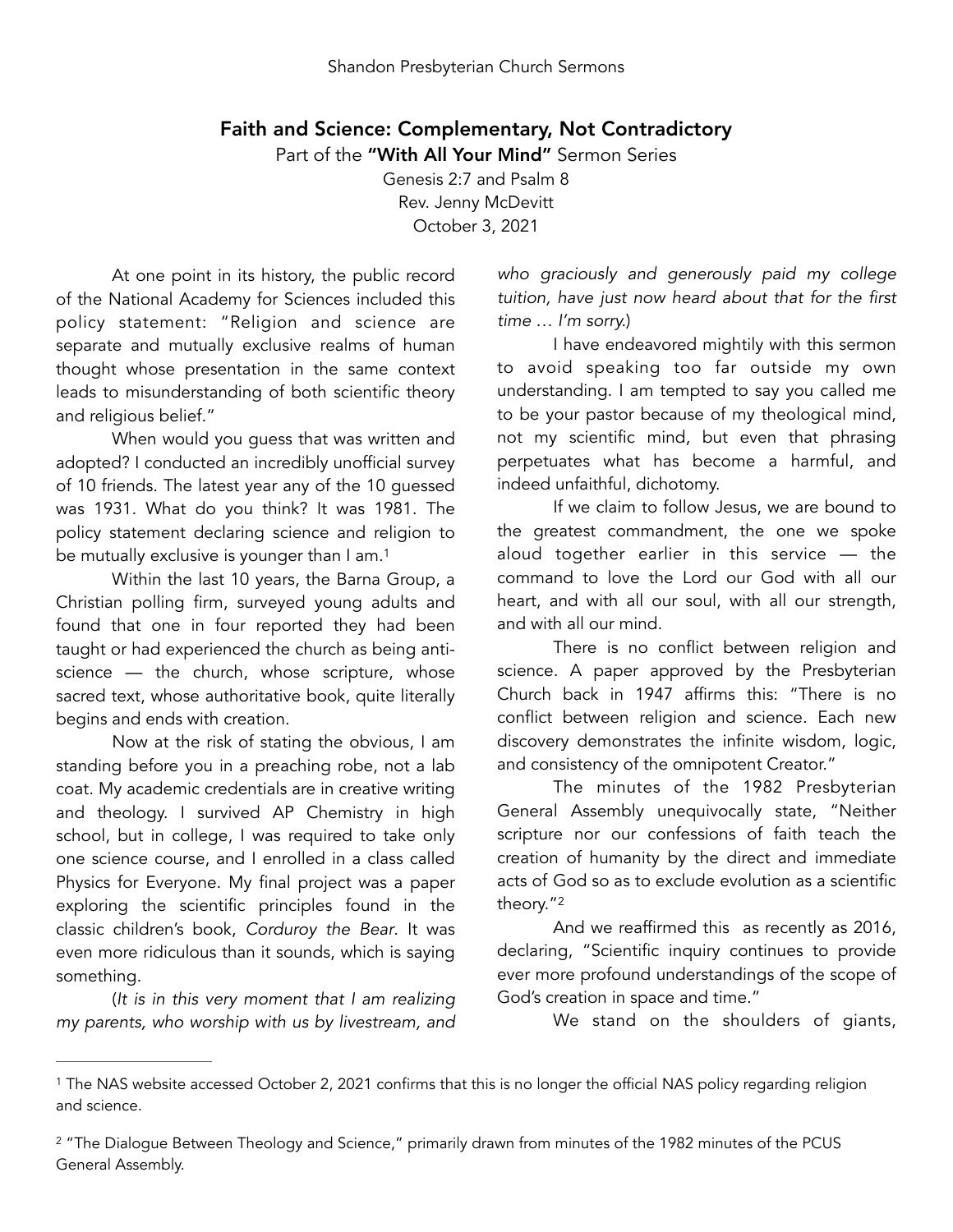though, including John Calvin, arguably the most influential theologian in our Presbyterian tradition, who back in the 1500s taught that reason, mathematics, and science were gifts from God bestowed upon us, and not to use them would be akin to slapping God in the face.

At the same time, the church has earned some of the skepticism heaped upon us. Because that same John Calvin, along with Martin Luther and the entire Catholic Church, wrote Galileo and Copernicus off as fools and heretics. It would not be until 1992 that Pope John Paul II would lift the Roman Catholic 350-year condemnation of Galileo, saying, "Research performed in a truly scientific manner can never be in contrast with faith, because both have their origin in the same God."

Bill Brown, recently of Columbia Seminary in Atlanta, puts it this way: "If theology is 'faith seeking understanding' and science is a form of understanding, then theology has nothing to fear and everything to gain by engaging the sciences. Science is no hoax. If the task of theology is to relate the entire world to God, but does not take into account the world as science reveals it to us, then theology has failed.["3](#page-1-0)

<span id="page-1-2"></span>I suppose people of faith keep having to say these things because there are other people of faith who insist upon the opposite — that to have faith in God requires us to shun science, rather than celebrate it.

But nothing could be further from the truth. If we let it, science can actually bring us closer to God.

We believe that God created the world and everything in it. Psalm 19 reads, *"The heavens declare the glory of God; the skies proclaim the work of God's hands."* Have you ever gone to a museum? Or taken an art history class? If you settle in and study a painting, for example, you learn not just about the art itself — you learn about the artist, too. By examining their handiwork, the techniques they use, the subjects they focus upon, the perspective they offer, the materials they employ … <span id="page-1-3"></span>all of these things offer insight into who the artist was, both when they were holding a paintbrush and when they wasn't[.](#page-1-1)<sup>[4](#page-1-1)</sup> Studying creation, exploring the world and the universe with rigorous scientific inquisitiveness can help us come to encounter God even more fully.

Our faith in an incarnate God, a God who came to this earth in the flesh and bone of Jesus Christ, and lived and walked and loved and died and rose again on this earth, our faith in a God who would go to such lengths tells us that this earth matters, deeply. Our faith in an incarnate God does not allow us to ignore the physical world, nor any of its nuances.

And honestly, those nuances of the physical world expand my faith. Any of you who have ever felt closer to God by being out in nature know something of what I'm saying. Dwelling in creation is to dwell within the creative heart of God. Learning about creation is to learn about the creative heart of God. I do not find any less wonder in a God who creates by crafting the incredibly intricate and involved process of evolution over eons than I do in a God who creates with a word and whistle in less than a week. If anything, I find it even more astonishing that God could create systems and parameters and conditions, and set the whole thing in motion and then end up not only with a complex universe but also a human race that can see and observe and describe and alter it.

"*O Lord, how majestic is your name in all the earth. And who are we that you are mindful of us, who are we that you care for us?"* The more I read about atoms and electrons, about quarks and string theory and relativity and the speed of light, the more it reminds me of my proper place in this world — I am part of the world, not the center of it. Science, I think, actually inspires humility, not hubris, as some would accuse. Science does not lead us to see ourselves as God. For those who do, there is a problem, but the problem is not science. Science leads us to stand in awe of God. Science taken seriously requires us to acknowledge that we do not

<span id="page-1-0"></span><sup>&</sup>lt;sup>3</sup>William P. Brown, "Science, Faith, and the Wonder of It All" in The Presbyterian Outlook, October 11, 2017, accessed online.

<span id="page-1-1"></span><sup>4</sup>Fellow PCUSA pastor Rev. Shawn Coons reminded me of this analogy.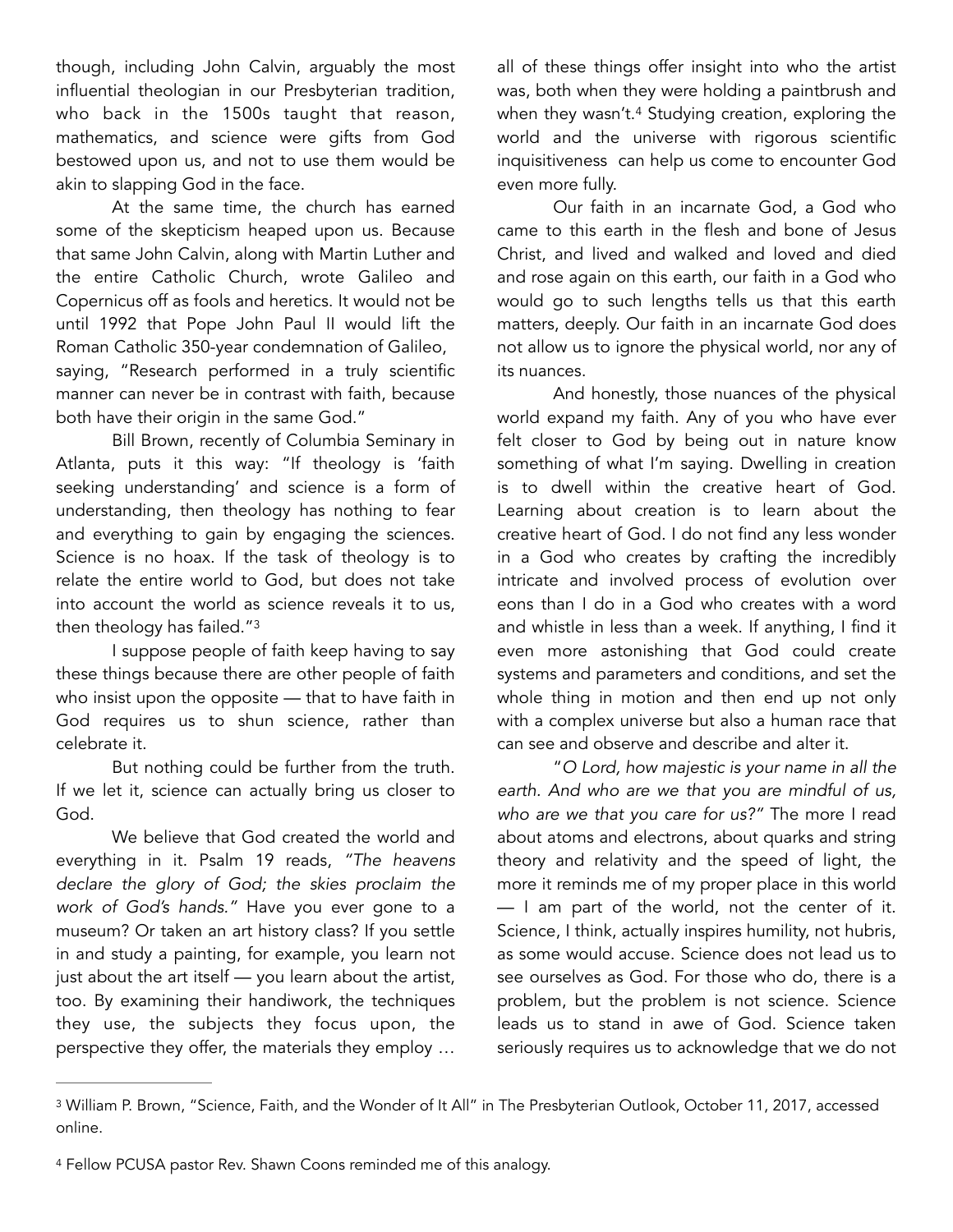and cannot understand everything. Faith taken seriously requires the same.

I mentioned Galileo and Copernicus before. Their great sin was daring to suggest that we revolve around the sun, the s-u-n, rather than the sun revolving around us. Similarly, as people of faith, we do well to remember that we revolve around the son, the s-o-n, rather than the son revolving around us.

All of this makes me think of my friend Sarah. She and her husband knew even before they were married that they would need scientific intervention if they were ever to have a child that shared their own DNA. And so they began IVF, meeting with doctors weekly, sometimes daily, enduring procedures and needles and medications, over the course of months and months, all so that their cells could meet one another in a way that allowed them to do what they were created to do: form and fashion a baby.

Every year now, about nine months ahead of her children's birthdays, she shares a photo of two microscopic blobs in a little glass dish. In that photo, they are clinically labeled "attempt 1" and "attempt 2." Today, they answer to the names Jacob and Elaine[.5](#page-2-0)

<span id="page-2-2"></span>And every year, she says, "It's true. The way our children came into being was not natural.

It was an absolute miracle. The kind of miracle that can only happen when grace and science meet in the middle."

That's the other thing, of course. Science and faith, approached rightly, lead us toward life. And both the evolution of our voice boxes and the air that God breathed into our lungs means we have a voice to proclaim it.

The Big Bang Theory tells us that once upon a time, roughly 15 billion years ago, nothing existed except for what scientists call a singularity. And then that singularity exploded, for reasons no one can say for sure, and the universe expanded a trillion trillion times, curving to such a degree that particles

popped out of what scientists call quantum nowhere. When the universe was one second old, every spoonful of those particles was denser than stone and hotter than the center of the sun.<sup>6</sup>

<span id="page-2-3"></span>As it expanded, it became matter. And then the temperature dropped, and all those particles began to form together. The more they came together, though, the more they warmed up again, and over time they began to explode in on themselves. Over and over again, coming together and collapsing in on themselves, space dust coming together and splitting apart. Eventually, after about 10 billion years, everything cooled off enough for the solar system to congeal.

The earth, however, did not start out blue and green, like we know it to be now. For those colors, it needed life, and for life it needed water and organic molecules, both of which were delivered to the earth by comets.

The oldest rocks thus far discovered on the surface of the earth, off the coast of Australia, date back some 3.8 billion years. Most of them just look like old rocks. But a few of them contain fossils of blue-green algae. Those rocks date back 3.5 billion years.

The leap from those plain old rocks to the rocks with algae is what no one, so far as I understand it, can fully explain. What we do know is that the sun was exactly where it need to be for photosynthesis to occur, and then the rest goes from there.

Science tells us, then, that in some way or another, we all started out on those rocks, rocks that were formed from space dust back in the very beginning.

And of course dust is where it all began. Dust is all God has ever needed. The quantum dust from which the stars arose, the stardust by which the primal elements were sown, the earth dust from which the rocks were made, and the rock dust on which the first creatures grew. *"Then the Lord God fashioned the human from the dust of the ground,* 

<span id="page-2-0"></span><sup>&</sup>lt;sup>5</sup>This is a true story, but the children's names have been changed for the purposes of this sermon.

<span id="page-2-1"></span>This summary description of the Big Bang, including the connection between space dust and the dust referenced in [6](#page-2-3) Genesis 2, comes in large part from Barbara Brown Taylor in her book *The Luminous Web: Essays on Religion and Science*.